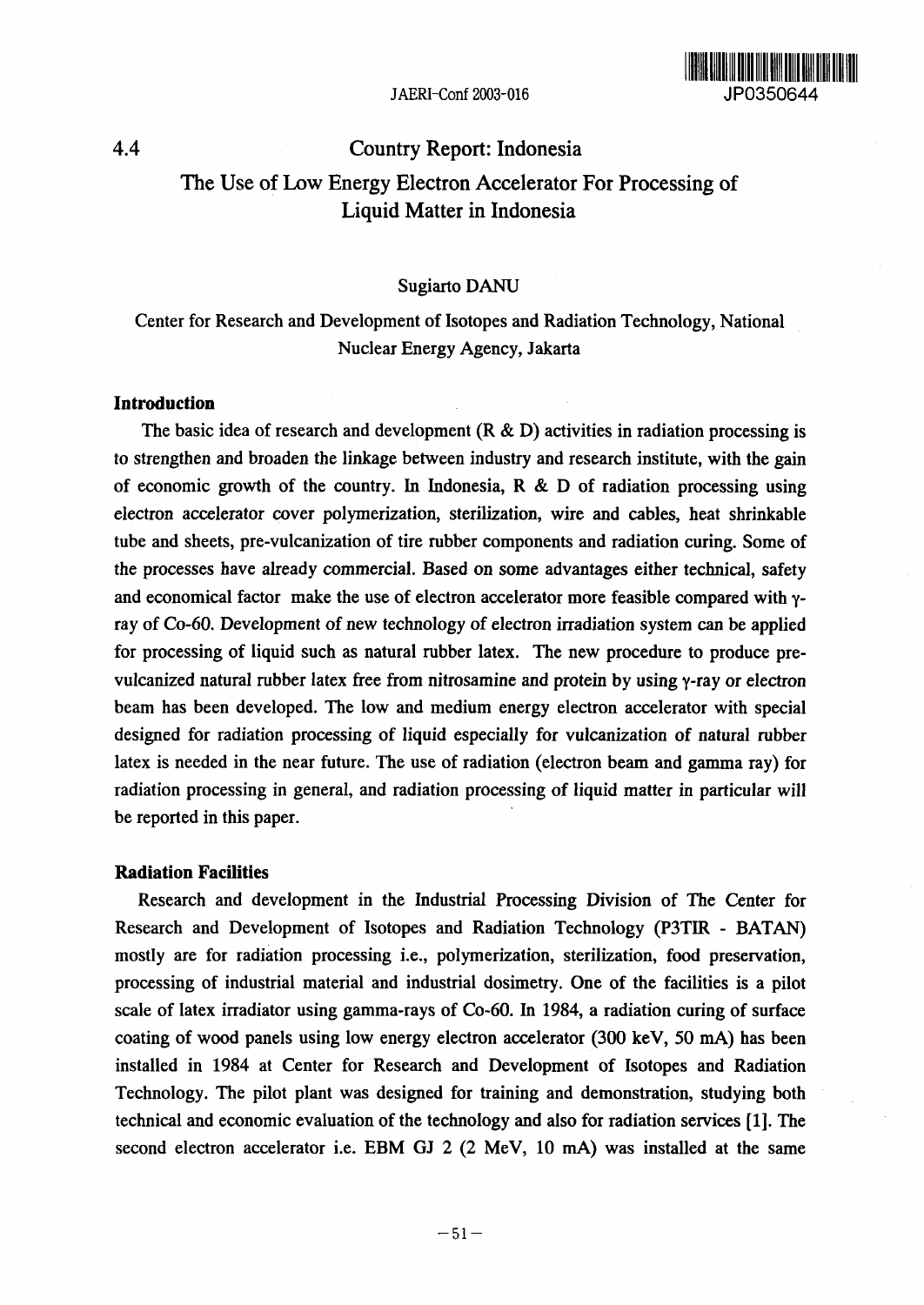location in 1993. The use of this accelerator is mainly for R  $\&$  D of crosslinking process such as crosslinking of wire and cable, and heat shrinkable tube and sheets. Now, the facility is also used for sterilization services of wound dressing. There are two companies that already used for commercial purpose. Sterilindo Co. carried out gamma irradiation for food preservation and sterilization. A private company, namely PT. Gajah Tunggal at Tangerang has installed a low energy electron accelerator (500 keV, 20 mA), which was the first manufacturer of rubber tired using electron beam machine. The facilities, purpose, location and year of installation are tabulated on Table 1.

| Location                  | Year<br>installed | Manufacturer                     | Voltage &<br>Beam current | Purpose of use                                           |
|---------------------------|-------------------|----------------------------------|---------------------------|----------------------------------------------------------|
| 1. P3TIR-BATAN            | 1984              | Nissin High<br>Voltage           | 300 keV & 50<br>mA        | R & D<br><b>Surface</b><br>Wood<br>Coating<br>(Services) |
| 2. P3TIR-BATAN            | 1993              | SXFEM,<br>China                  | $\&$ 10<br>2 MeV<br>mA    | R & D<br>Wire and cable<br>Sterilization                 |
| 3. Gajah Tunggal<br>Comp. | 1998              | <b>Nissin</b><br>High<br>Voltage | 500 keV & 20<br>mA        | Vulcanization of<br>Tire                                 |

Table 1. Electron accelerator facilities in Indonesia

## **Research and Development**

#### **Solid Materials**

Determination of the best results of cross-linked LDPE and PVC has been carried out in the experiment using various energy of electron beam. Addition of anti oxidant after crosslinked using 300 keV electron beam increases heat- and oxidative- resistance of LDPE for cable insulation. The effect of flame retardant (halogen compound) i.e. chloroparafin, tetrachloro bisphenol-A, PVC and antimon trioxide to the rate of flammability of polyethylene have been observed [2,3]. Electron accelerator with energy of 300 keV was also used for grafting of polyethylene terephtalate (PET) in the form of textured fabrics acrylamide and methylol acrylamide monomers at total dose of 5 Mrad. The properties of grafted PET exhibit good thermal stability, crease resistance instead of stress-strain and with some improvements of hydrophilic properties such as increasing in moisture regain, dyeability to anionic and cationic dyes [4]

The most advantage of radiation sterilization has been successful application if steam sterilization cannot be used. In this case, radiation method plays an important role in replacing ethylene oxide that is having difficulty in meeting toxic safety requirements. Ethylene oxide is a very toxic, flammable and carcinogenic material.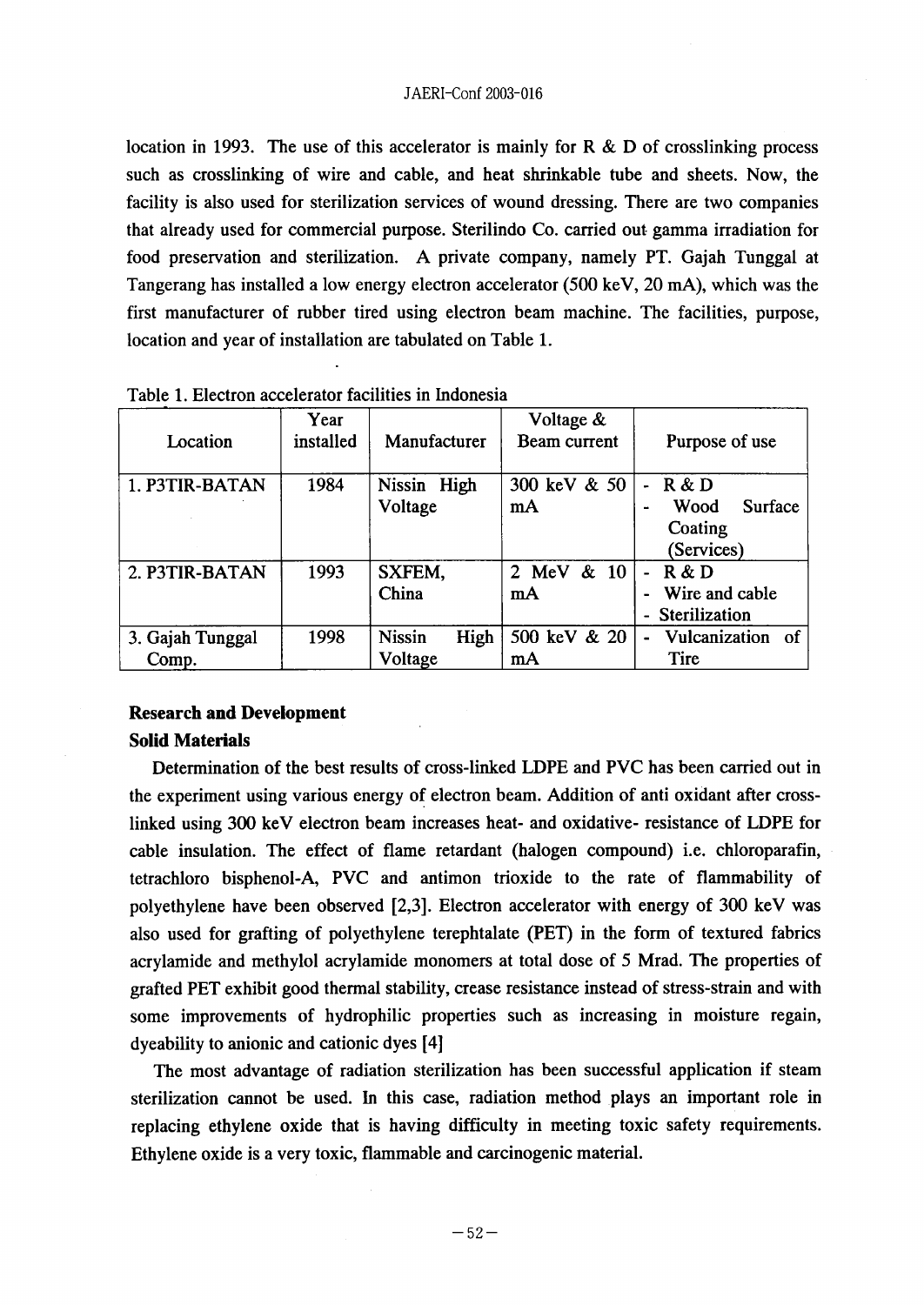#### JAERI-Conf 2003-016

The energy electron or gamma-rays can be used to lower the degree of polymerization of cellulose. By treating using electron beam, pulp shows higher reactivity resulting in decreased amounts of chemicals required, such as CS<sub>2</sub>, NaOH and H<sub>2</sub>SO<sub>4</sub> which can reduced the release of toxic chemical to the environment.

#### **Liquid Materials**

In 1984, research and development using electron beam radiation has been started since the erection of wood surface coating pilot plant at Center for Research and Development of Isotopes and Radiation Technology (P3TIR), Jakarta. The pilot plant consists of low energy electron accelerator  $(300 \text{ keV}, 50 \text{ mA})$  and a number of wood coating and wood handling equipments. Instead of R & D, this facility was used for radiation surface coating services to the several companies [5].

R & D were focused in radiation curing of surface coating of wood products, due to the availability of wood as raw materials. Plywood, parquet flooring, particle board, and other commercial timbers have been used for R & D. Production cost has been calculated based on the production test of radiation surface coating of wood panels i.e. plywood, particle board, parquet flooring either using EB or UV radiation. It's concluded that radiation curing of surface coating using EB only feasible for mass production scale [6-8].

Another application of radiation in the treating of liquid materials is for crosslinking of natural rubber latex. Indonesia as a one of the leading natural rubber producing country has developed R & D the radiation vulcanization of natural rubber latex (RVNRL). Natural rubber latex is well known as a raw material for various kind of goods in many fields of industry and human life, especially for medical rubber goods, such as surgical gloves, condom, balloon, catheter, rubber tube and bag for spygmomanometer, etc. A serious problem in particular for the medical rubber products are nitrosamines and protein content. Nitrosamines are regarded as highly carcinogenic while protein causes the type I allergy. A lot of papers have been published with radiation vulcanization natural rubber latex (RVNRL) using gamma radiation but a few researches on RVNRL using electron beam. Sensitizer CC $\mu$  as amount as 4 % for radiation crosslinking of natural rubber latex using 300 keV electron beam reduces the optimum dose from 250 kGy to about 120 kGy. The new process to solve the problem is by changing from sulphur vulcanization to the radiation vulcanization using gamma or electron beam radiation. By this method, centrifuged prevulcanized latex was free from nitrosamine and protein, which can be used directly for producing condom, surgical gloves, rubber tube for spygmomanometer etc. [9,10]. Research and development for production of pre-vulcanized natural rubber latex and its products prepared by gamma radiation in factory scale have been done through National Research Cooperation (RUK VII, 2001-2002). This type of research cooperation was carried out between Research Center (National Nuclear Energy Agency-BATAN, Jakarta, Research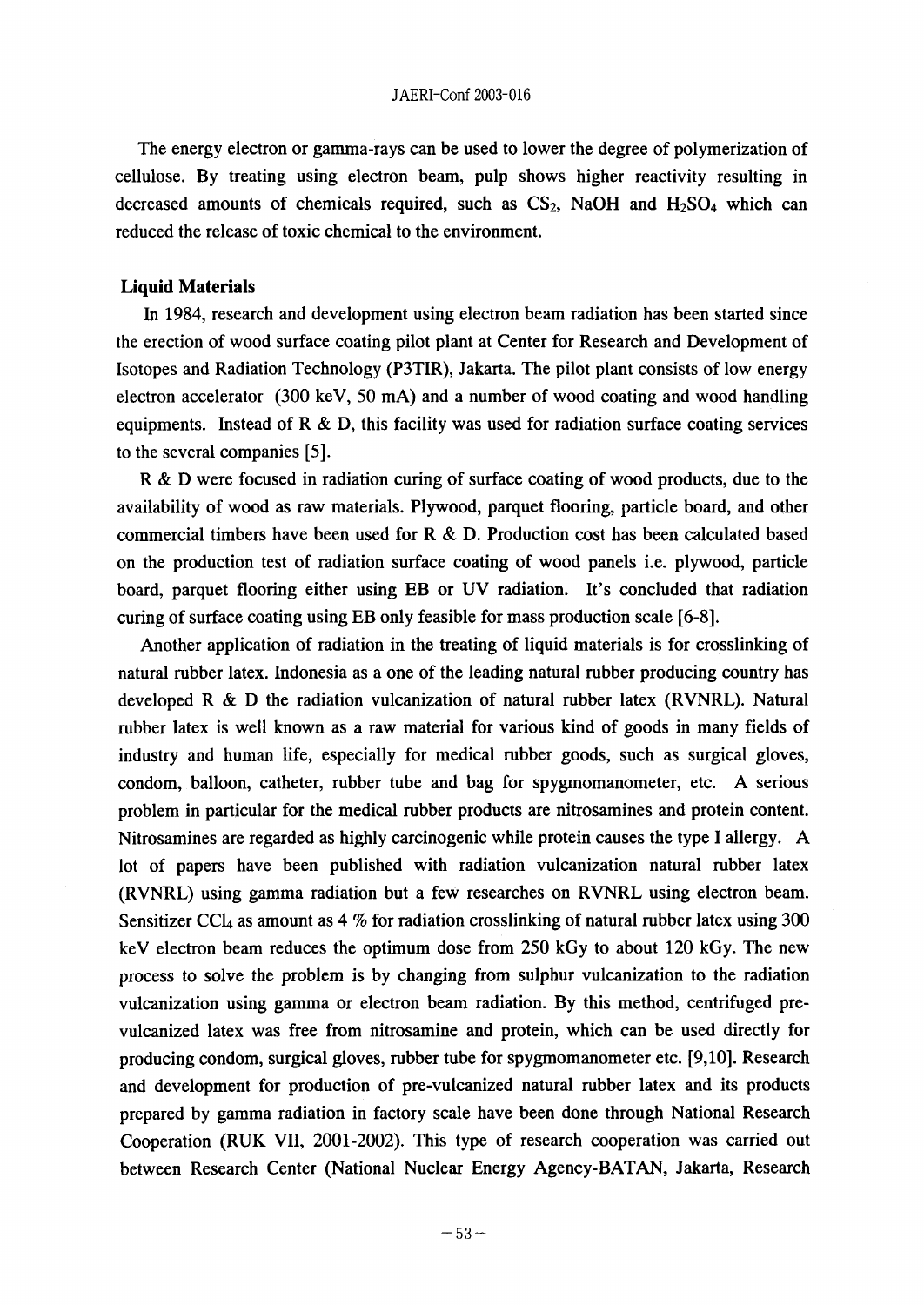Unit for Biotechnology of Estate Crops, Bogor), University (Medical Faculty of Indonesia University, Jakarta) and Company Government Estate Crop VIII, Ja1upang, PT. Mitra Rajawali Banjaran, Bandung, PT. Sugih Instrumendo Abadi, Padalarang, and Latirra. Home Industry, Serpong). Results of the research cooperation show that the quality of prevulcanized latex meets for production of several products such as condom, surgical gloves and spygmomanorneter with free from nitrosamine and protein allergen. Based on the results, research cooperation will be continued with the program of trial production of prevulcanized natural rubber latex and its product free of nitrosamine and protein allergen (Year 2003-2004). It is recommended the use of low or medium energy electron accelerator for production of pre-vulcanized natural rubber latex. Several industries have already used RVNRL for their rubber products as seen on Table 2.

Research and development in the case of radiation processing of liquid matter using electron beam instead of natural rubber just started. One of the experiments is the use of electron beam for radiation of polysaccharides. Polysaccharides is one of the biopolymer which was abandon in the earth, easy to find and cheap. More specific liquid as the objects of research are starch, chitosan and other natural polymers such as carrageenan and alginate. These kinds of substances are usually used for wound dressing, growth promoter, cosmetics, pharmaceutical, food etc.

#### **Conclusion**

Based on the broad application and advantages of irradiation system, it is required to make feasibillity study (technical and economical aspect) the use of low energy electron accelerator for radiation processing of liquid matter such as natural rubber latex. This step is in line with the results and future program of National Research Cooperation between Government Institution and Private Company in the field of RVNRL in Indonesia. The development of more feasible and economical of electron accelerator and more efficient process are the important factors to reduce the production cost. Research cooperation among electron accelerator manufacturer, research center and related company in the FNCA member country plays an important role to enhance the application of electron accelerator to industrial sector.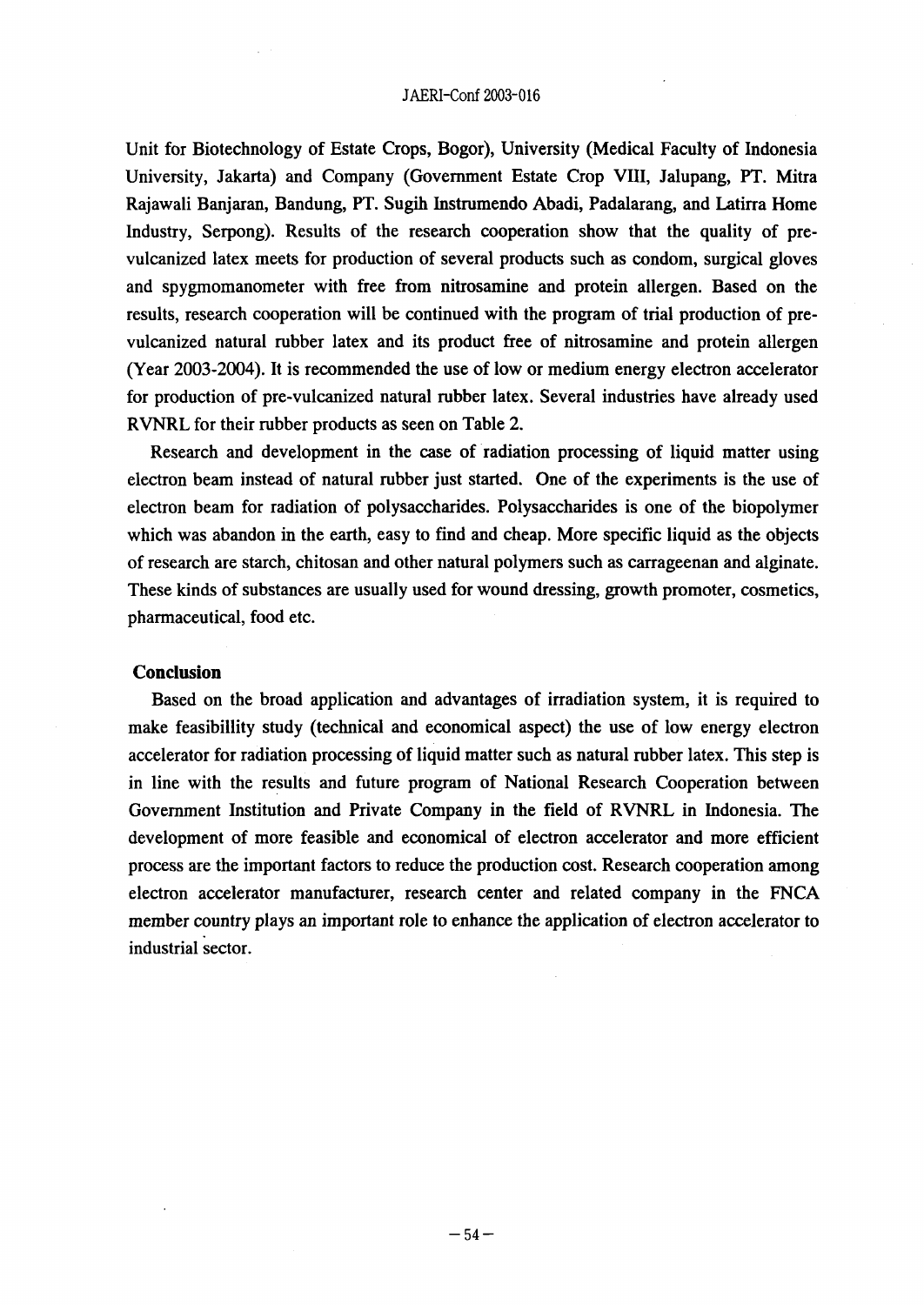| Location      | Product                                                                  | Year      |
|---------------|--------------------------------------------------------------------------|-----------|
| Jakarta       | Finger joint <sup>1</sup> , baloon <sup>1</sup> , adhesives <sup>1</sup> | 1983-2002 |
| West Java     |                                                                          |           |
| -Bogor        | Gloves <sup>1</sup> , baloon <sup>1</sup>                                | 1987-1990 |
| -Cianjur      | Gloves <sup>1</sup>                                                      | 1983-1985 |
| -Bekasi       | Gloves <sup>2</sup> , rubber tread <sup>2</sup>                          | 1987-1990 |
| -Padalarang   | Spygmonanometer <sup>2</sup>                                             | 2000-2003 |
| -Bandung      |                                                                          |           |
| <b>Banten</b> |                                                                          |           |
| -Serang       | Gloves <sup>2</sup>                                                      | 1998      |
| -Tangerang    | Surgery gloves <sup>1</sup>                                              |           |
| Central Java  |                                                                          |           |
| -Semarang     | Baloon <sup>1</sup>                                                      | 1995      |
| Yogyakarta    | Souvenir <sup>1</sup>                                                    | 2000      |
| East Java     |                                                                          |           |
| -Surabaya     | Dot <sup>2</sup>                                                         | 1996      |
| <b>Export</b> |                                                                          |           |
| -Germany      | Dot <sup>2</sup>                                                         | 1987      |
| -Vietnam      | Gloves <sup>2</sup>                                                      | 1990      |

Table 2. Several small, medium and big industries using NVNRL since 1983.

 $1 =$  small and medium industry

 $2 = big$  industry

## **References**

- **1.** DANU, S., Research and development on radiation curing of surface coating at CAIR-BATAN, Proc. RadTech Asia'91, Osaka (1991) 65.
- 2. SUNARNI, A., TRIMULYADI, G., MARLIJANTI, I., and RAZZAK, M. T., The influence of antioxidant to the cross linking of polyethylene", Proc. of Mat'l Sc. 11, Serpong 1996) 240. (In Indonesia)
- 3. MARLIJANTI, I., SUNARNI, A., MIRZAN, T. R., and TRIMULYADI, G., "Effect of flame retardant to the burning rate of polyethylene compound", Proc. Sem.of Appl. Of Isotopes and Rad., Jakarta 1996) 41. (In Indonesia)
- 4. ISMININGSIH, G., ZUBAIDI., WIBOWO, N., HADITYATI, S. S., SUNARYATIS., and UTAMA, M., "Resin-finished processing of poly (ethylene terephtalate) with normal hydroxy acrylamide and acrylamide by means of electron accelerated irradiation or heat curing process", First ASEAN - JAPAN Symp. On Polymers, JICA - LIPI, Bandung (1991) 121.